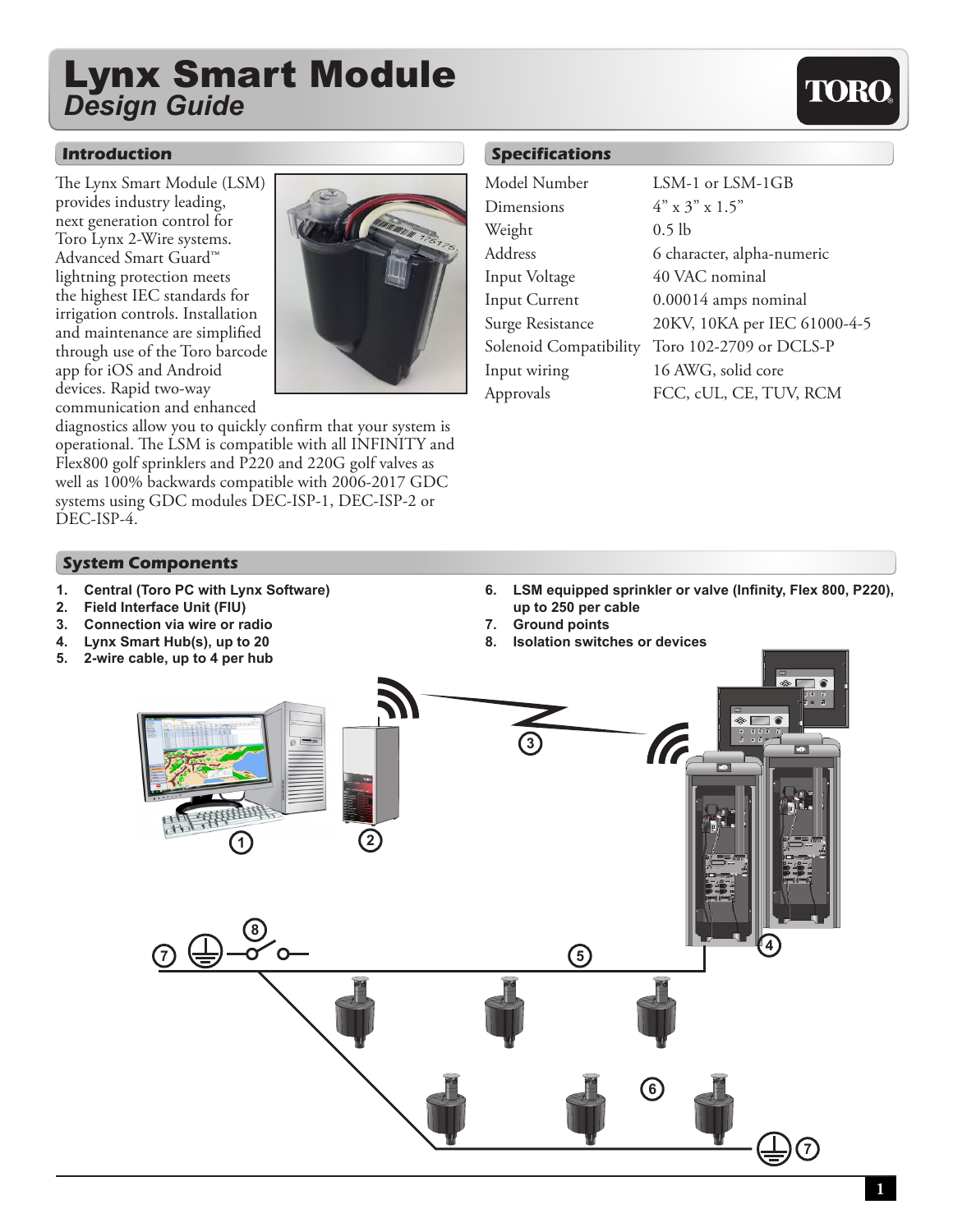## **The Details**

| Capacity                             |                |               |
|--------------------------------------|----------------|---------------|
| Lynx Smart Hubs per system           |                |               |
| Modules per Lynx Smart Hub           |                |               |
| Daughter boards per Lynx Smart Hub   |                | 2             |
| Wire paths per daughter board        |                | $\mathcal{L}$ |
| Modules per wire path                |                | 250           |
| Simultaneous solenoids per wire path |                | 50            |
| <b>Wire Sizing</b>                   |                |               |
| Sleep current                        | $0.00014$ amps |               |
| Active current                       | $0.00070$ amps |               |

Total main cable length not to exceed 15,000 feet (14 AWG). Total spur cable amount is unlimited, as long as the furthest

Average current 0.00025 amps Maximum design voltage drop 3.0 volts

module is not further than 15,000 feet from the Lynx Smart Hub. A cable should never form a loop that is connected back to itself.

If there is a long section of cable with no modules attached, that length should be counted as double, or increase the size of that section from 14 AWG up to 12 AWG. For example, if there is a 5000 ft section with no modules, count it as 10,000 ft or use 5000 ft of 12 AWG for the section with no modules.



### **Station Numbering**

To optimize the advanced diagnostic features, the station numbering should follow the wire, with the lowest station numbers closest to the Lynx Smart Hub and the highest station numbers at the end of the main cable path. Branches should be included in the numbering sequence as shown.



## **Surge Device**

DEC-SG-LINE

Spacing of surge devices is 1000 ft (305m). Each LSM should be within 500ft (150m) of a surge device. Connect white wire to white communication wire, black wire to black communication wire, green wire to ground. Long sections of cable without LSM modules do not require surge devices.

## **Wire**

14 AWG, two-conductor, insulated wire suitable for direct burial applications for operation up to 600 volts and conductor temperatures up to 60°C. Listed by UL, ETL or CSA. Soft drawn bare copper conductor meeting the requirements of ASTM specification B-3 or B-8. PE or PVC insulation, 1 or two layers, minimum thickness .075 inches. Paige P7389D, Paige P7350D, P7072D, or equivalent.

## **Splices**

All splices should be made with either Toro Golf Red connector 363-6443 or 3M DBR/Y-6

## **Grounding**

Toro surge protection devices require an acceptable ground to dissipate excess energy. In all cases a ground is required and the lower the resistance the more effectively those surge protection devices will operate.

Grounding for surge protection must be measured at the time of installation and Toro recommends a resistance reading of 10 ohms or less.

The installation of a ground rod, a ground plate, and enhancement material at each ground device should be used as a best practice. When these devices are installed per the manufacturer's instructions, this grounding strategy is considered effective; yet may not always achieve the 10-ohm or less recommendation.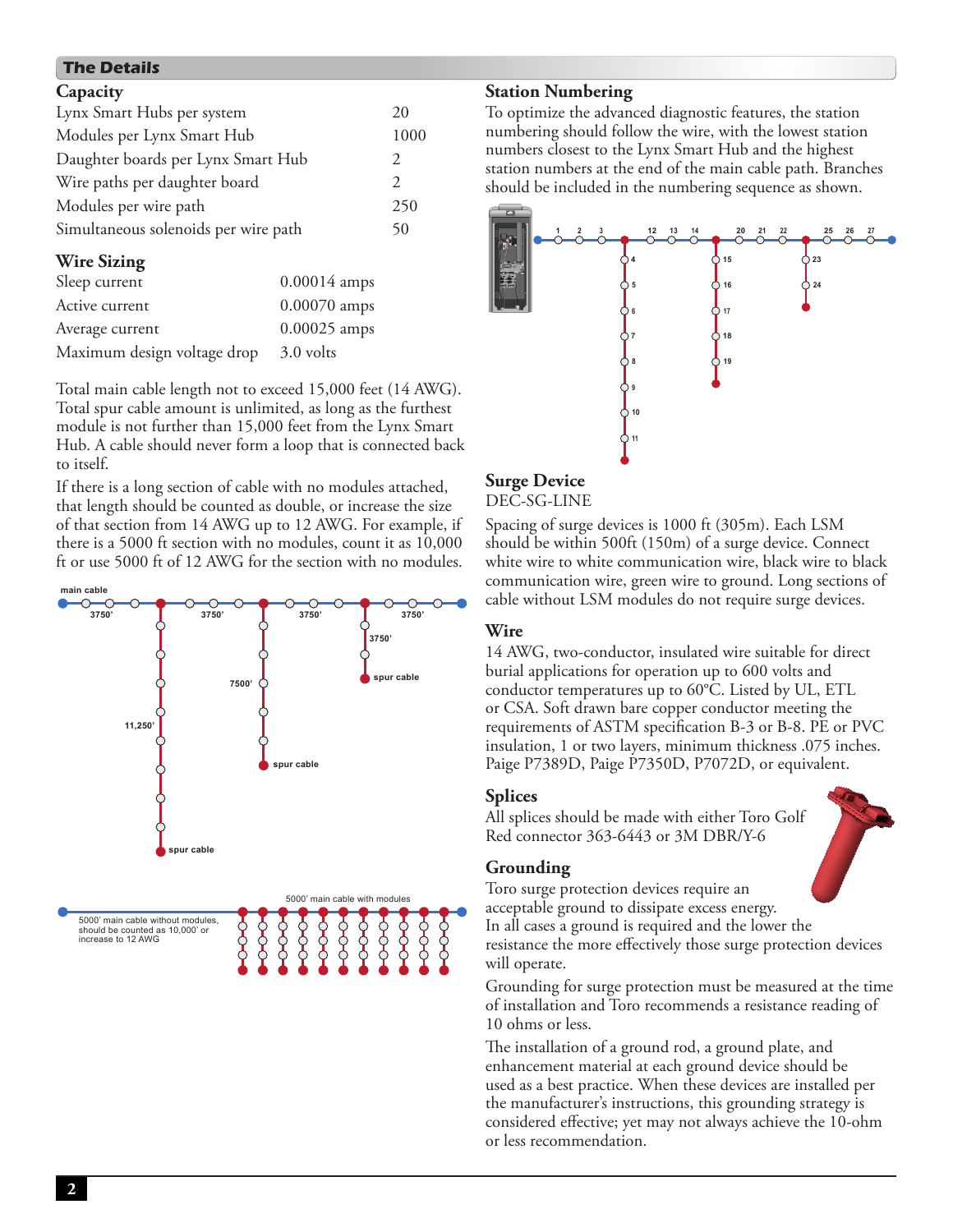As a best practice, Toro recommends that all ground and surge devices be checked annually and/or after a significant lightning event.

All other electrical equipment grounds must meet local electrical codes.

Toro advises against the use of a bonding/shielding wire to protect the Toro components of Toro control systems.

Grounding materials or equipment that is not specified in the Toro installation instructions must not be connected to the Toro communication/power wiring or the grounding for the communication/power wiring.

#### **Fuse Devices**

Fuse devices, like the Paige DCFD, work like isolation valves for the communication wiring. We allow using these devices (or equivalent) at significant cable junction points in order to facilitate isolation and troubleshooting without having to disconnect wires or waterproof splices. If DCFD devices are used, we recommend a 20-amp fuse, not a 5-amp fuse. In high lightning areas, we recommend the addition of one DEC-SG-LINE surge device on the input and all outputs of the DCFD and that they should be grounded per grounding recommendations listed above.

#### **High Voltage Cables**

Toro recommends that all communication cables be kept separate from mains power cabling. Power cables which have a higher voltage than communication/mains control cabling will induce a voltage into that communication line through transformer effect. This will be detrimental to the communication reliability. All cables must be separated from high voltage power lines by at least 30cm per these guidelines

| <b>Power Cable Circuit Rating</b><br>$(max KVA^*)$ | Recommended Minimum<br>Spacing** |
|----------------------------------------------------|----------------------------------|
| $0-5$ KVA                                          | 30 <sub>cm</sub>                 |
| 5-10 KVA                                           | 60cm                             |
| 10-20 KVA                                          | 120 <sub>cm</sub>                |
| $>20$ KVA                                          | 3m                               |

\* Maximum Voltage x Current ratings of circuit

\*\* These are minimum spacing recommendations to minimize noise coupling. There may be greater separation required by safety agencies of local codes.

### **The Components**

#### **Software**

Lynx V7.0 or later

#### **FIU**

The FIU is used in all systems. It provides the communication link between the PC and the Lynx Smart Hub(s). Communication can be by wireline or radio.

| FIU-2010 | wireline only                 |
|----------|-------------------------------|
|          | communication                 |
|          | FIU-2011DR wireline and radio |
|          | communication                 |

#### **Lynx Smart Hub**

The Lynx Smart Hub is the interface that converts the signals from the computer into the 2-way high speed data signal that goes out to all of the Lynx Smart Modules. All systems require at least one Hub. It can be installed in the office, next to the computer, or in a remote location on the golf course.

#### **Features**

- Plastic pedestal or metal wall-mount enclosure
- Local or Remote Mounting
- Wired or Radio Communication up to two miles
- Faceplate stores a downloaded irrigation program, shows what is running, and allows manual watering.

Each of the Lynx Smart Hubs (up to 20 per system), can have wire or radio communication. If you have two or more Lynx Smart Hubs co-located, and you are using radio communication, you only need one unit with radio and the other co-located Lynx Smart Hubs can communicate with the radio Lynx Smart Hub via wire.





**wall-mount**

#### **Front Panel Controls**

- The Lynx Smart Hub receives a list of up to 1000 stations that will run automatically, even if communication is interrupted
- Program list can be viewed under scheduled activity
- Features multi-manual program, with up to 500 stations and 50 simultaneous stations
- All currently running stations can be stopped at once
- Communication can be monitored between the Lynx Smart Hub and the central FIU.